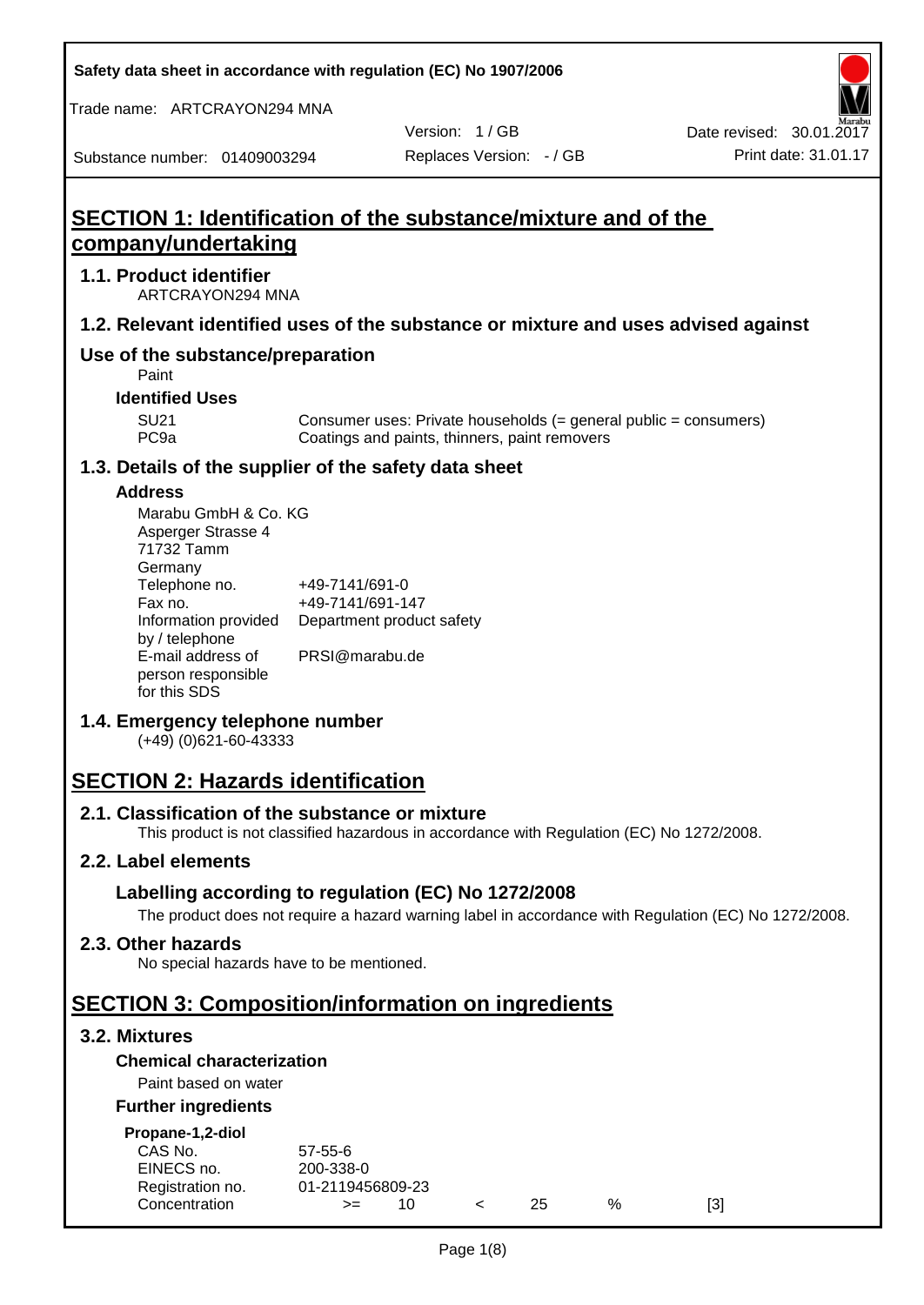#### **Safety data sheet in accordance with regulation (EC) No 1907/2006**

Trade name: ARTCRAYON294 MNA

Substance number: 01409003294 Version: 1 / GB Replaces Version: - / GB Print date: 31.01.17 Date revised: 30.01.2

## **Glycerol** CAS No. 56-81-5

| CAS No.       | 56-81-5   |  |   |     |
|---------------|-----------|--|---|-----|
| EINECS no.    | 200-289-5 |  |   |     |
| Concentration | $>=$      |  | % | [3] |

[3] Substance with occupational exposure limits

# **SECTION 4: First aid measures**

## **4.1. Description of first aid measures**

#### **After skin contact**

Wash with plenty of water and soap. Do NOT use solvents or thinners.

#### **After eye contact**

Separate eyelids, wash the eyes thoroughly with water (15 min.). In case of irritation consult an oculist.

#### **After ingestion**

Rinse mouth thoroughly with water. If larger amounts are swallowed or in the event of symptoms take medical treatment.

#### **4.2. Most important symptoms and effects, both acute and delayed** Until now no symptoms known so far.

## **4.3. Indication of any immediate medical attention and special treatment needed Hints for the physician / treatment**

Treat symptomatically

## **SECTION 5: Firefighting measures**

## **5.1. Extinguishing media**

## **Suitable extinguishing media**

Carbon dioxide, Foam, Sand, Water

## **5.2. Special hazards arising from the substance or mixture**

In the event of fire the following can be released: Carbon monoxide (CO); dense black smoke; Carbon dioxide (CO2); Sulphur dioxide (SO2)

## **5.3. Advice for firefighters**

#### **Other information**

Collect contaminated fire-fighting water separately, must not be discharged into the drains.

## **SECTION 6: Accidental release measures**

**6.1. Personal precautions, protective equipment and emergency procedures** No particular measures required.

## **6.2. Environmental precautions**

No particular measures required.

## **6.3. Methods and material for containment and cleaning up**

Clean preferably with a detergent - avoid use of solvents.

#### **6.4. Reference to other sections**

Information regarding Safe handling, see Section 7. Information regarding personal protective measures, see Section 8. Information regarding waste disposal, see Section 13.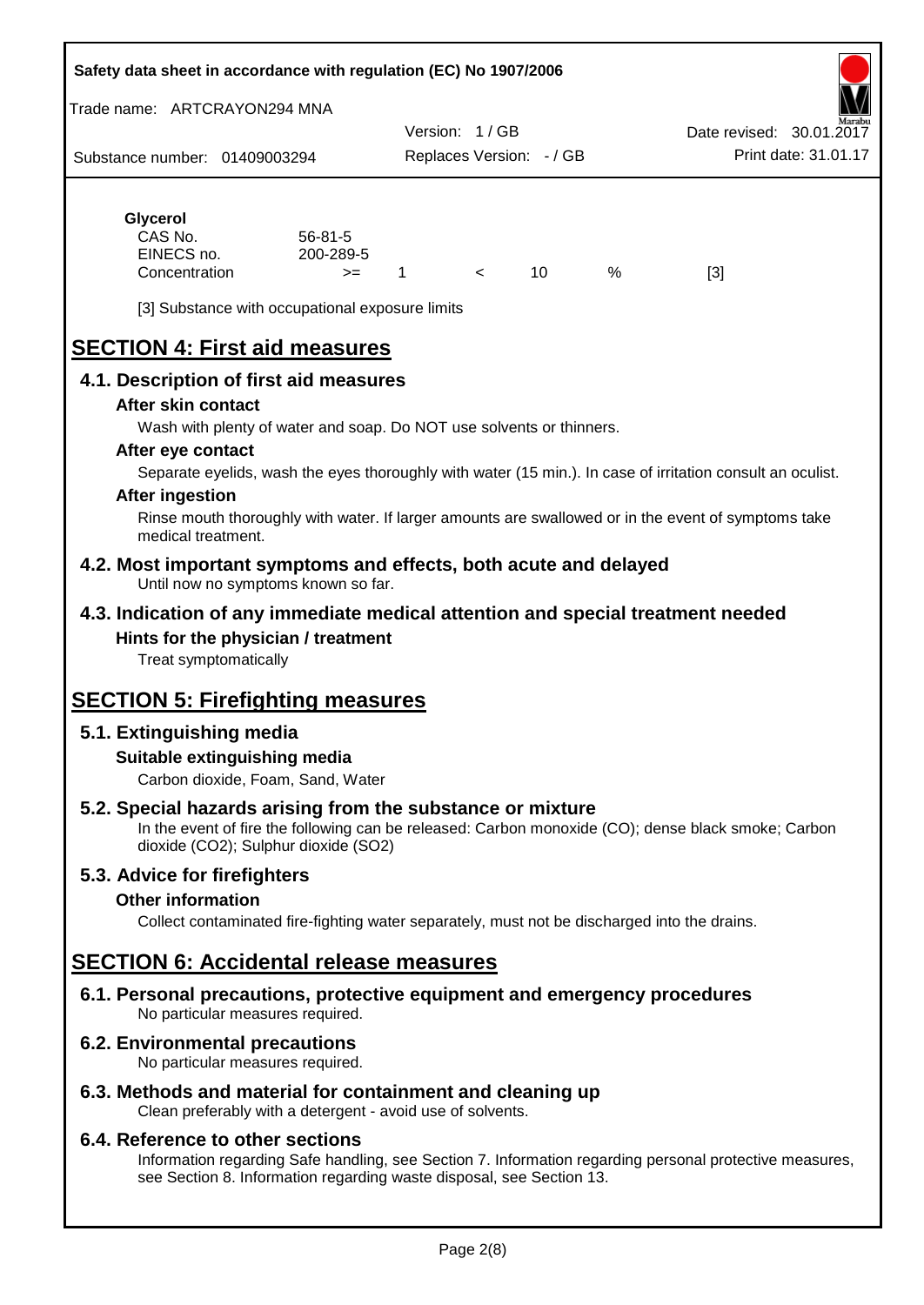| Safety data sheet in accordance with regulation (EC) No 1907/2006                                                                                 |                       |                                                                                                                                                                                          |                          |
|---------------------------------------------------------------------------------------------------------------------------------------------------|-----------------------|------------------------------------------------------------------------------------------------------------------------------------------------------------------------------------------|--------------------------|
| Trade name: ARTCRAYON294 MNA                                                                                                                      |                       |                                                                                                                                                                                          |                          |
|                                                                                                                                                   |                       | Version: 1/GB                                                                                                                                                                            | Date revised: 30.01.2017 |
| Substance number: 01409003294                                                                                                                     |                       | Replaces Version: - / GB                                                                                                                                                                 | Print date: 31.01.17     |
| <b>SECTION 7: Handling and storage</b>                                                                                                            |                       |                                                                                                                                                                                          |                          |
| 7.1. Precautions for safe handling                                                                                                                |                       |                                                                                                                                                                                          |                          |
| Advice on safe handling<br>Advice on protection against fire and explosion<br>No special measures required.                                       |                       | Avoid skin and eye contact. Smoking, eating and drinking shall be prohibited in application area.<br>Classification of fires / temperature class / Ignition group / Dust explosion class |                          |
| Temperature class                                                                                                                                 | T <sub>2</sub>        |                                                                                                                                                                                          |                          |
| 7.2. Conditions for safe storage, including any incompatibilities<br>Requirements for storage rooms and vessels<br>Store in frostfree conditions. |                       |                                                                                                                                                                                          |                          |
| Storage class according to TRGS 510                                                                                                               |                       |                                                                                                                                                                                          |                          |
| Storage class according to<br><b>TRGS 510</b>                                                                                                     | 12                    | Non-combustible liquids                                                                                                                                                                  |                          |
| 7.3. Specific end use(s)<br>Paint                                                                                                                 |                       |                                                                                                                                                                                          |                          |
| <b>SECTION 8: Exposure controls/personal protection</b>                                                                                           |                       |                                                                                                                                                                                          |                          |
| 8.1. Control parameters                                                                                                                           |                       |                                                                                                                                                                                          |                          |
| <b>Exposure limit values</b>                                                                                                                      |                       |                                                                                                                                                                                          |                          |
| Glycerol                                                                                                                                          |                       |                                                                                                                                                                                          |                          |
| List                                                                                                                                              | EH40                  |                                                                                                                                                                                          |                          |
| <b>Type</b>                                                                                                                                       | WEL                   |                                                                                                                                                                                          |                          |
| Value<br><b>Status: 2011</b>                                                                                                                      | 10                    | mg/m <sup>3</sup>                                                                                                                                                                        |                          |
| Propane-1,2-diol                                                                                                                                  |                       |                                                                                                                                                                                          |                          |
| List                                                                                                                                              | <b>EH40</b>           |                                                                                                                                                                                          |                          |
| Type                                                                                                                                              | <b>OES</b>            |                                                                                                                                                                                          |                          |
| Value<br><b>Status: 2011</b>                                                                                                                      | 10                    | mg/m <sup>3</sup>                                                                                                                                                                        |                          |
| <b>Other information</b>                                                                                                                          |                       |                                                                                                                                                                                          |                          |
| There are not known any further control parameters.                                                                                               |                       |                                                                                                                                                                                          |                          |
| 8.2. Exposure controls                                                                                                                            |                       |                                                                                                                                                                                          |                          |
| <b>Exposure controls</b>                                                                                                                          |                       |                                                                                                                                                                                          |                          |
| Provide adequate ventilation.                                                                                                                     |                       |                                                                                                                                                                                          |                          |
|                                                                                                                                                   |                       |                                                                                                                                                                                          |                          |
| <b>SECTION 9: Physical and chemical properties</b>                                                                                                |                       |                                                                                                                                                                                          |                          |
| 9.1. Information on basic physical and chemical properties                                                                                        |                       |                                                                                                                                                                                          |                          |
| <b>Form</b>                                                                                                                                       | liquid                |                                                                                                                                                                                          |                          |
| <b>Colour</b><br><b>Odour</b>                                                                                                                     | coloured<br>odourless |                                                                                                                                                                                          |                          |
|                                                                                                                                                   |                       |                                                                                                                                                                                          |                          |
| <b>Odour threshold</b><br>Remarks                                                                                                                 | No data available     |                                                                                                                                                                                          |                          |
|                                                                                                                                                   |                       |                                                                                                                                                                                          |                          |
| <b>Melting point</b><br>Remarks                                                                                                                   | not determined        |                                                                                                                                                                                          |                          |
|                                                                                                                                                   |                       |                                                                                                                                                                                          |                          |

 $\mathbf{r}$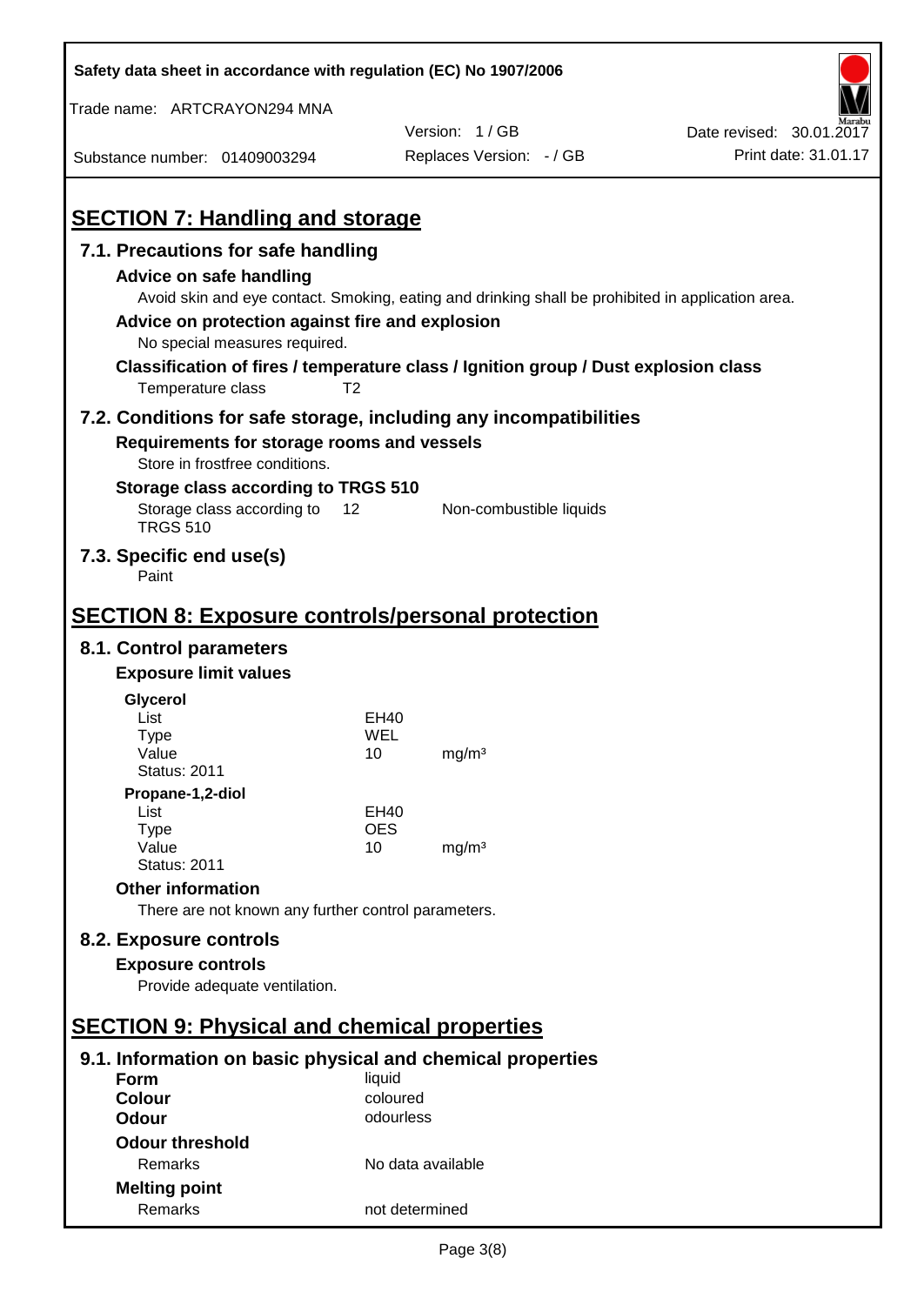| Safety data sheet in accordance with regulation (EC) No 1907/2006         |                                                   |                          |  |  |
|---------------------------------------------------------------------------|---------------------------------------------------|--------------------------|--|--|
| Trade name: ARTCRAYON294 MNA                                              | Version: 1/GB                                     | Date revised: 30.01.2017 |  |  |
| Substance number: 01409003294                                             | Replaces Version: - / GB                          | Print date: 31.01.17     |  |  |
| <b>Freezing point</b><br>Remarks                                          | not determined                                    |                          |  |  |
| Initial boiling point and boiling range<br>Value                          |                                                   | $\rm ^{\circ}C$          |  |  |
| Pressure<br>Source                                                        | 100<br>appr.<br>1.013<br>hPa<br>Literature value  |                          |  |  |
| <b>Flash point</b><br>Remarks                                             | Not applicable                                    |                          |  |  |
| Evaporation rate (ether $= 1$ ) :<br>Remarks                              | not determined                                    |                          |  |  |
| <b>Flammability (solid, gas)</b>                                          |                                                   |                          |  |  |
| Not applicable<br>Upper/lower flammability or explosive limits            |                                                   |                          |  |  |
| Lower explosion limit<br>Upper explosion limit<br>Source                  | 2,6<br>appr.<br>12,5<br>appr.<br>Literature value | %(V)<br>$%$ (V)          |  |  |
| Vapour pressure<br>Value<br>Temperature                                   | 23<br>appr.<br>20<br>°C                           | hPa                      |  |  |
| Method                                                                    | Value taken from the literature                   |                          |  |  |
| <b>Vapour density</b><br>Remarks                                          | not determined                                    |                          |  |  |
| <b>Density</b><br>Remarks                                                 | not determined                                    |                          |  |  |
| Solubility in water<br>Remarks                                            | miscible                                          |                          |  |  |
| Ignition temperature                                                      |                                                   |                          |  |  |
| Value<br>Source                                                           | 371<br>appr.<br>Literature value                  | °C                       |  |  |
| <b>Viscosity</b><br>Remarks<br>Remarks                                    | not determined                                    |                          |  |  |
| 9.2. Other information<br><b>Other information</b><br>None known          |                                                   |                          |  |  |
| <b>SECTION 10: Stability and reactivity</b>                               |                                                   |                          |  |  |
| 10.1. Reactivity<br>None                                                  |                                                   |                          |  |  |
| 10.2. Chemical stability<br>No hazardous reactions known.                 |                                                   |                          |  |  |
| 10.3. Possibility of hazardous reactions<br>No hazardous reactions known. |                                                   |                          |  |  |
| 10.4. Conditions to avoid<br>No hazardous reactions known.                |                                                   |                          |  |  |
| 10.5. Incompatible materials                                              |                                                   |                          |  |  |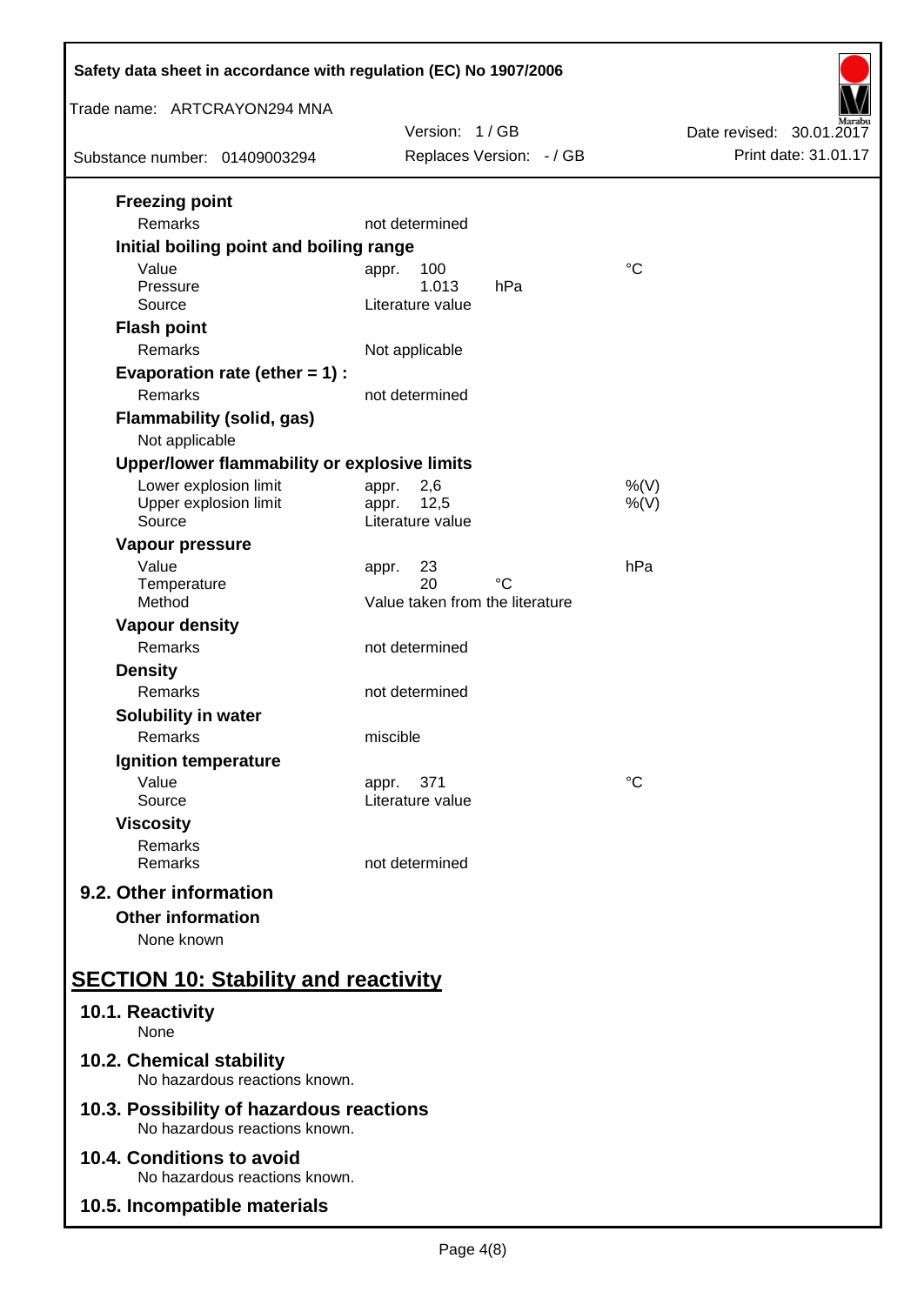| Safety data sheet in accordance with regulation (EC) No 1907/2006                              |                                                                                                    |                          |
|------------------------------------------------------------------------------------------------|----------------------------------------------------------------------------------------------------|--------------------------|
| Trade name: ARTCRAYON294 MNA                                                                   |                                                                                                    |                          |
|                                                                                                | Version: 1/GB                                                                                      | Date revised: 30.01.2017 |
| Substance number: 01409003294                                                                  | Replaces Version: - / GB                                                                           | Print date: 31.01.17     |
| None                                                                                           |                                                                                                    |                          |
| 10.6. Hazardous decomposition products<br>No hazardous decomposition products known.           |                                                                                                    |                          |
| <b>SECTION 11: Toxicological information</b>                                                   |                                                                                                    |                          |
| 11.1. Information on toxicological effects                                                     |                                                                                                    |                          |
| <b>Acute oral toxicity</b>                                                                     |                                                                                                    |                          |
| Remarks                                                                                        | Based on available data, the classification criteria are not met.                                  |                          |
| <b>Acute dermal toxicity</b>                                                                   |                                                                                                    |                          |
| Remarks                                                                                        | Based on available data, the classification criteria are not met.                                  |                          |
| <b>Acute inhalational toxicity</b>                                                             |                                                                                                    |                          |
| Remarks                                                                                        | Based on available data, the classification criteria are not met.                                  |                          |
| <b>Skin corrosion/irritation</b>                                                               |                                                                                                    |                          |
| Remarks                                                                                        | Based on available data, the classification criteria are not met.                                  |                          |
| Serious eye damage/irritation                                                                  |                                                                                                    |                          |
| Remarks                                                                                        | Based on available data, the classification criteria are not met.                                  |                          |
| <b>Sensitization</b>                                                                           |                                                                                                    |                          |
| Remarks                                                                                        | Based on available data, the classification criteria are not met.                                  |                          |
| <b>Mutagenicity</b>                                                                            |                                                                                                    |                          |
| Remarks                                                                                        | Based on available data, the classification criteria are not met.                                  |                          |
| <b>Reproductive toxicity</b>                                                                   |                                                                                                    |                          |
| Remarks                                                                                        | Based on available data, the classification criteria are not met.                                  |                          |
| Carcinogenicity                                                                                |                                                                                                    |                          |
| Remarks                                                                                        | Based on available data, the classification criteria are not met.                                  |                          |
| <b>Specific Target Organ Toxicity (STOT)</b>                                                   |                                                                                                    |                          |
| Single exposure<br>Remarks                                                                     | Based on available data, the classification criteria are not met.                                  |                          |
| <b>Repeated exposure</b><br>Remarks                                                            | Based on available data, the classification criteria are not met.                                  |                          |
| <b>Aspiration hazard</b>                                                                       |                                                                                                    |                          |
|                                                                                                | Based on available data, the classification criteria are not met.                                  |                          |
| <b>Experience in practice</b>                                                                  |                                                                                                    |                          |
| risk to health can be expected.                                                                | Provided all the recommended protective and safety precautions are taken, experience shows that no |                          |
| <b>Other information</b>                                                                       |                                                                                                    |                          |
| There are no data available on the mixture itself.<br>Directive 1999/45/EC and not classified. | The mixture has been assessed following the conventional method of the Dangerous Preparations      |                          |
| <b>SECTION 12: Ecological information</b>                                                      |                                                                                                    |                          |
| 12.1. Toxicity                                                                                 |                                                                                                    |                          |
| <b>General information</b>                                                                     |                                                                                                    |                          |

There are no data available on the mixture itself.Do not allow to enter drains or water courses.The mixture has been assessed following the summation method of the CLP Regulation (EC) No 1272/2008 and is not classified as dangerous for the environment.

## **12.2. Persistence and degradability**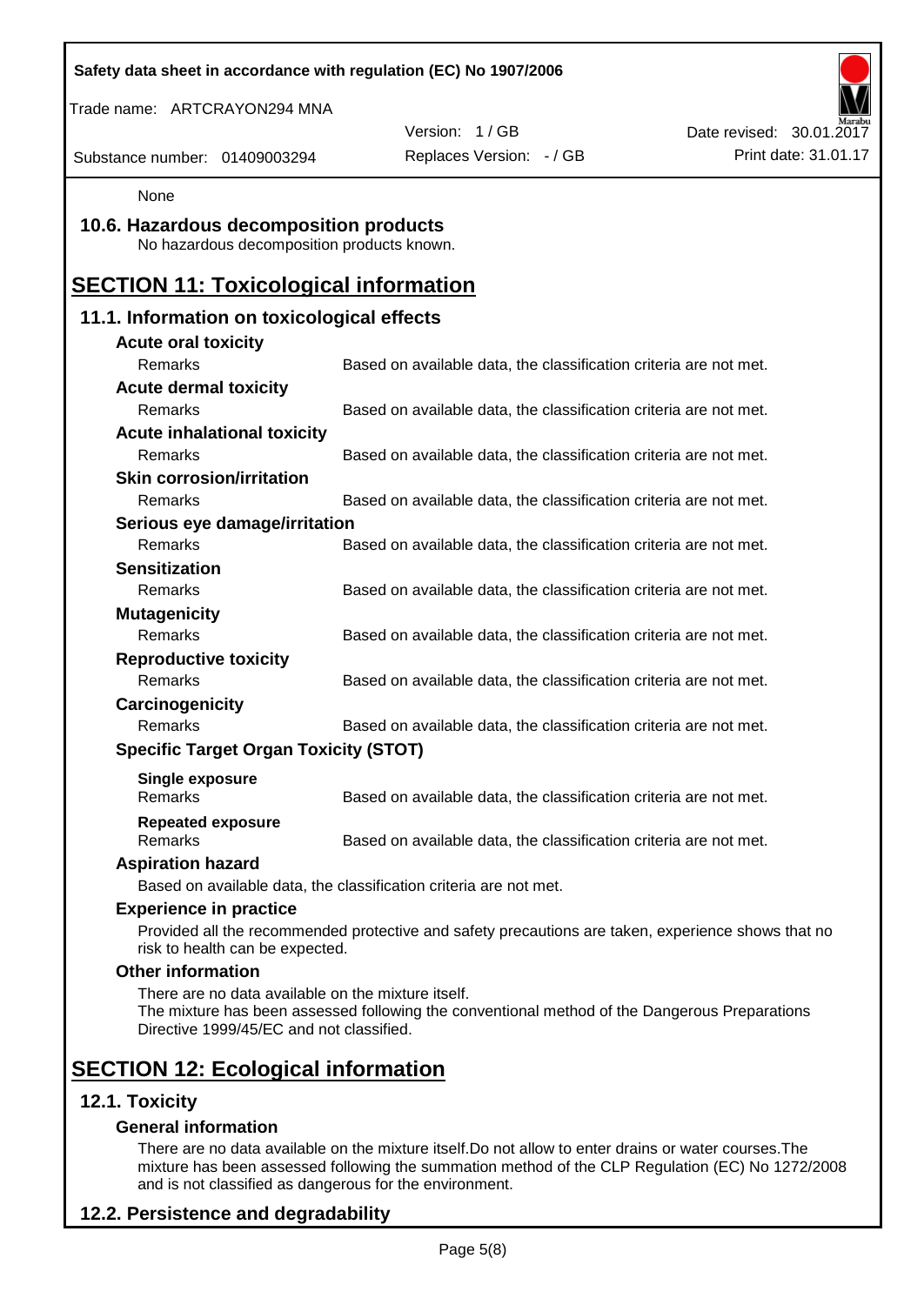| Safety data sheet in accordance with regulation (EC) No 1907/2006                                                   |                                                                                                       |                                                  |
|---------------------------------------------------------------------------------------------------------------------|-------------------------------------------------------------------------------------------------------|--------------------------------------------------|
| Trade name: ARTCRAYON294 MNA                                                                                        |                                                                                                       |                                                  |
| Substance number: 01409003294                                                                                       | Version: 1/GB<br>Replaces Version: - / GB                                                             | Date revised: 30.01.2017<br>Print date: 31.01.17 |
| <b>General information</b>                                                                                          |                                                                                                       |                                                  |
| There are no data available on the mixture itself.                                                                  |                                                                                                       |                                                  |
| 12.3. Bioaccumulative potential<br><b>General information</b><br>There are no data available on the mixture itself. |                                                                                                       |                                                  |
| 12.4. Mobility in soil                                                                                              |                                                                                                       |                                                  |
| <b>General information</b><br>There are no data available on the mixture itself.                                    |                                                                                                       |                                                  |
| 12.5. Results of PBT and vPvB assessment                                                                            |                                                                                                       |                                                  |
| <b>General information</b>                                                                                          |                                                                                                       |                                                  |
| There are no data available on the mixture itself.                                                                  |                                                                                                       |                                                  |
| 12.6. Other adverse effects                                                                                         |                                                                                                       |                                                  |
| <b>General information</b><br>There are no data available on the mixture itself.                                    |                                                                                                       |                                                  |
|                                                                                                                     |                                                                                                       |                                                  |
| <b>SECTION 13: Disposal considerations</b>                                                                          |                                                                                                       |                                                  |
| 13.1. Waste treatment methods                                                                                       |                                                                                                       |                                                  |
| Disposal recommendations for the product<br>with water and put into the drainage system.                            | The product can be placed with other household refuse. Small residues in containers can be washed-out |                                                  |
| Disposal recommendations for packaging                                                                              |                                                                                                       |                                                  |
| Completely emptied packagings can be given for recycling.                                                           | Packaging that cannot be cleaned should be disposed off as product waste.                             |                                                  |
| <b>SECTION 14: Transport information</b>                                                                            |                                                                                                       |                                                  |
| <b>Land transport ADR/RID</b><br>Non-dangerous goods<br>14.1. UN number<br>$UN -$                                   |                                                                                                       |                                                  |
| 14.2. UN proper shipping name                                                                                       |                                                                                                       |                                                  |
| 14.3. Transport hazard class(es)                                                                                    |                                                                                                       |                                                  |
| Class<br>Label                                                                                                      |                                                                                                       |                                                  |
| 14.4. Packing group                                                                                                 |                                                                                                       |                                                  |
| Packing group<br>Transport category                                                                                 | 0                                                                                                     |                                                  |
| 14.5. Environmental hazards                                                                                         |                                                                                                       |                                                  |
| <b>Marine transport IMDG/GGVSee</b><br>14.1. UN number<br>$UN -$<br>14.2. UN proper shipping name                   | The product does not constitute a hazardous substance in sea transport.                               |                                                  |
| 14.3. Transport hazard class(es)                                                                                    |                                                                                                       |                                                  |
| Class                                                                                                               |                                                                                                       |                                                  |
| Subsidiary risk                                                                                                     |                                                                                                       |                                                  |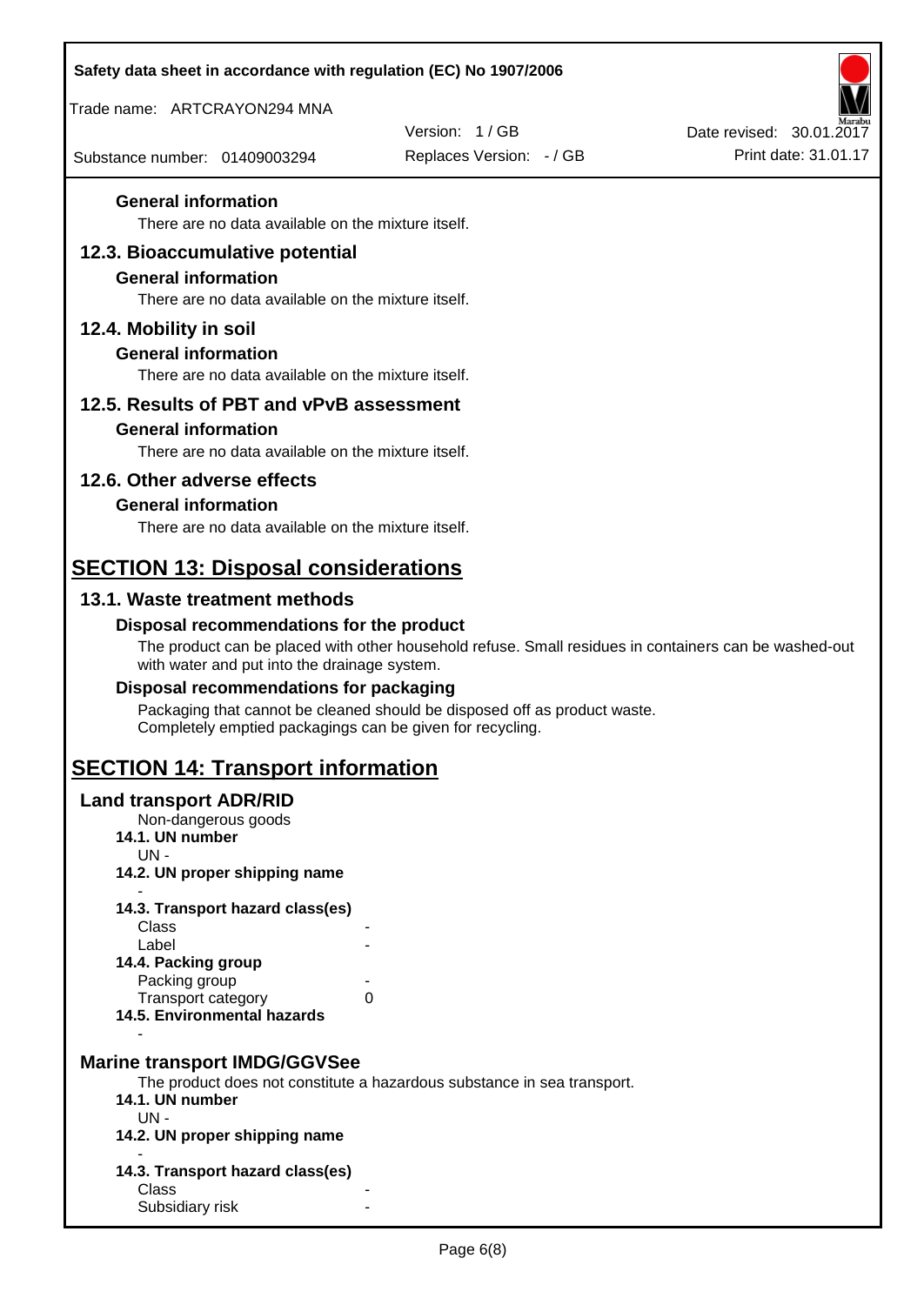| Safety data sheet in accordance with regulation (EC) No 1907/2006                                                                                   |                                                                                                                                                                                                                                                                                                                                                                                                                                                                   |                          |                                                                                                       |
|-----------------------------------------------------------------------------------------------------------------------------------------------------|-------------------------------------------------------------------------------------------------------------------------------------------------------------------------------------------------------------------------------------------------------------------------------------------------------------------------------------------------------------------------------------------------------------------------------------------------------------------|--------------------------|-------------------------------------------------------------------------------------------------------|
| Trade name: ARTCRAYON294 MNA                                                                                                                        |                                                                                                                                                                                                                                                                                                                                                                                                                                                                   |                          |                                                                                                       |
|                                                                                                                                                     |                                                                                                                                                                                                                                                                                                                                                                                                                                                                   | Version: 1/GB            | Date revised: 30.01.2017                                                                              |
| Substance number: 01409003294                                                                                                                       |                                                                                                                                                                                                                                                                                                                                                                                                                                                                   | Replaces Version: - / GB | Print date: 31.01.17                                                                                  |
| 14.4. Packing group<br>Packing group<br>14.5. Environmental hazards<br>no                                                                           |                                                                                                                                                                                                                                                                                                                                                                                                                                                                   |                          |                                                                                                       |
| <b>Air transport ICAO/IATA</b><br>The product does not constitute a hazardous substance in air transport.<br>14.1. UN number                        |                                                                                                                                                                                                                                                                                                                                                                                                                                                                   |                          |                                                                                                       |
| UN-<br>14.2. UN proper shipping name                                                                                                                |                                                                                                                                                                                                                                                                                                                                                                                                                                                                   |                          |                                                                                                       |
| 14.3. Transport hazard class(es)<br>Class                                                                                                           |                                                                                                                                                                                                                                                                                                                                                                                                                                                                   |                          |                                                                                                       |
| Subsidiary risk<br>14.4. Packing group<br>Packing group<br>14.5. Environmental hazards                                                              |                                                                                                                                                                                                                                                                                                                                                                                                                                                                   |                          |                                                                                                       |
| Transport within the user's premises:<br><b>Other information</b><br>14.7. Transport in bulk according to Annex II of Marpol and the IBC Code<br>no | Always transport in closed containers that are upright and secure.                                                                                                                                                                                                                                                                                                                                                                                                |                          | Ensure that persons transporting the product know what to do in the event of an accident or spillage. |
| <b>SECTION 15: Regulatory information</b>                                                                                                           |                                                                                                                                                                                                                                                                                                                                                                                                                                                                   |                          |                                                                                                       |
| 15.1. Safety, health and environmental regulations/legislation specific for the substance<br>or mixture                                             |                                                                                                                                                                                                                                                                                                                                                                                                                                                                   |                          |                                                                                                       |
| <b>VOC</b>                                                                                                                                          |                                                                                                                                                                                                                                                                                                                                                                                                                                                                   |                          |                                                                                                       |
| VOC (EU)                                                                                                                                            | 13,5                                                                                                                                                                                                                                                                                                                                                                                                                                                              | $\%$                     |                                                                                                       |
| <b>Other information</b>                                                                                                                            |                                                                                                                                                                                                                                                                                                                                                                                                                                                                   |                          |                                                                                                       |
|                                                                                                                                                     | The product does not contain substances of very high concern (SVHC).                                                                                                                                                                                                                                                                                                                                                                                              |                          |                                                                                                       |
| <b>Other information</b>                                                                                                                            | All components are contained in the TSCA inventory or exempted.<br>All components are contained in the AICS inventory.<br>All components are contained in the PICCS inventory.<br>All components are contained in the DSL inventory.<br>All components are contained in the IECSC inventory.<br>All components are contained in the NZIOC inventory.<br>All components are contained in the ENCS inventory.<br>All components are contained in the ECL inventory. |                          |                                                                                                       |
| 15.2. Chemical safety assessment                                                                                                                    | For this preparation a chemical safety assessment has not been carried out.                                                                                                                                                                                                                                                                                                                                                                                       |                          |                                                                                                       |
| <b>SECTION 16: Other information</b><br><b>Supplemental information</b>                                                                             | Relevant changes compared with the previous version of the safety data sheet are marked with: ***<br>This information is based on our present state of knowledge. However, it should not constitute a<br>guarantee for any specific product properties and shall not establish a legally valid relationship.                                                                                                                                                      |                          |                                                                                                       |

The information in this Safety Data Sheet is based on the present state of knowledge and current